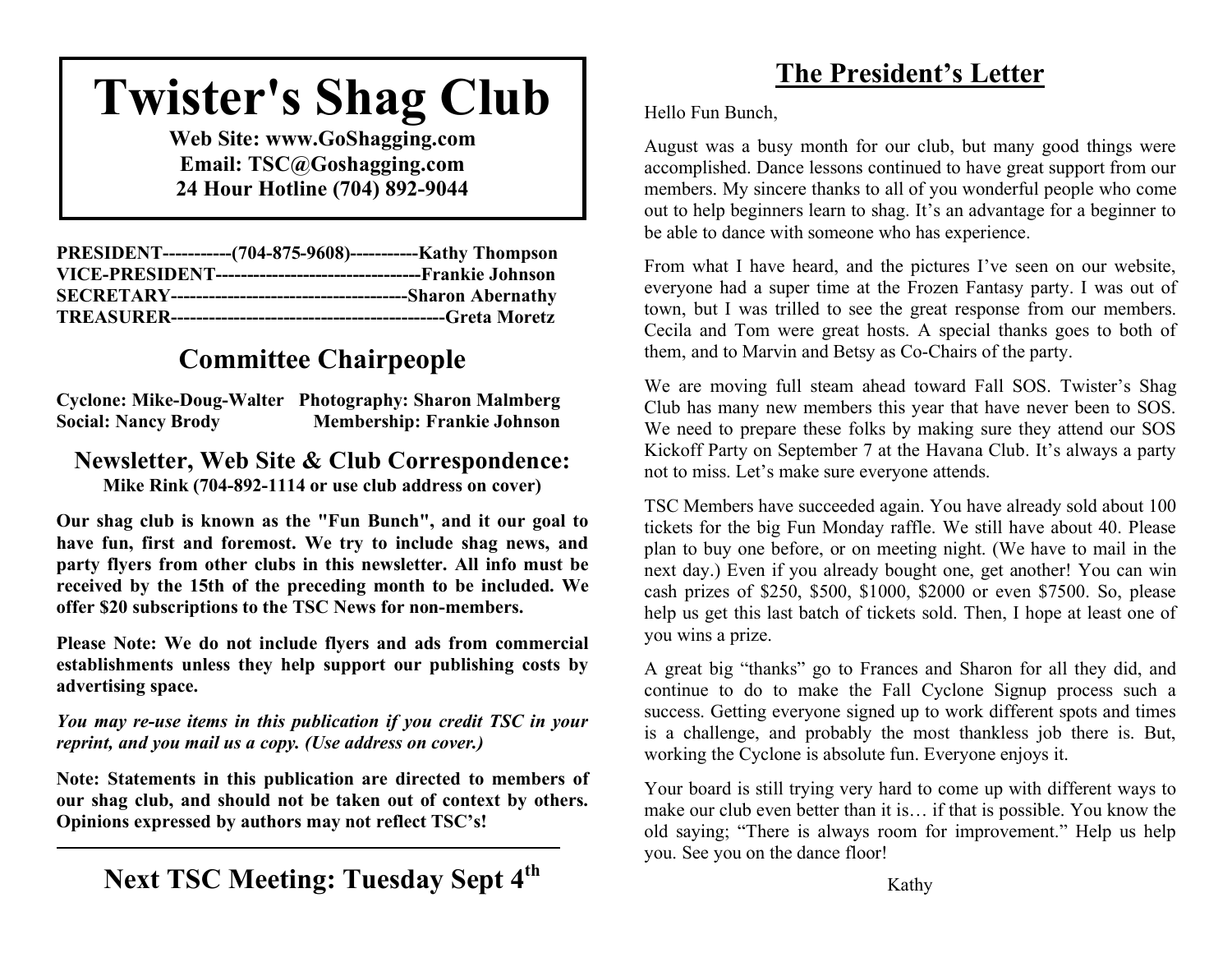# **Five O'clock Means Party Time At SOS**

You'll be on time for several significant events at SOS if you can just remember the 5:00pm. Here's a preview of what's in store! Events with dates and times shown in bold are hosted by our club.

**Sat 9/15 at 5pm:** TSC Long Island Iced Tea Party in the back room at Fat Harolds. Free for members, and only \$10 for guests. There will be free food for our party, too, so don't show up late.

Sun 9/16 from Noon-5pm: Fun Sunday hosted by SOS. The Band Of Oz and the Attractions Band will play.

Mon 9/17 from Noon-5pm. Fun Monday hosted by SOS. Delbert McClinton, the Coastline Band and Craig Woolard Band will play.

Mon 9/17 from 5-9pm. DJ Jam at the O.D Café featuring Mike Rink, Wilkie Whaley and Radio Rich (from PA). This event was created, in part, to draw folks from the Pittsburgh Area Jitterbug Club. But TSC members are invited. Come meet some of the folks that come to our Fall Cyclone party every year. (They host a fun party in PA, too.) Snacks will be served and it will be fun.

**Wed 9/19 at 5pm:** Beer, Wine and Shooter Party in Ducks Too. Free for members, and only \$10 for guests. Mike Rink and Eddie Teeter will DJ. There will be free munchies and more just for us!

**Thurs 9/20:** Captain's Choice golf outing for men and women, members and guests. Location and price to be announced. Join us!

**Sat 9/22 at 5pm:** TSC Long Island Iced Tea Party at the O.D. Beach Club. Free for members, and only \$10 for guests. This is always our biggest party at the beach. There will plenty of great food, too. DJs will be Farrell Watts until 9, then Wilkie Whaley.

**Sun 9/23 at 8pm:** The Famous Bob Rea "I'm Not Leaving SOS And You Can't Make Me" Party at Fat Harolds. If you are still at the beach, don't miss this event. We expect a big crowd this time.

# **September Shag Club Meeting**

Our September meeting will be at Fat Boys on Tuesday, September <sup>4</sup>th. Music will start around 7pm. The meeting will be at 8pm, and we'll have more music and dancing afterwards.

The \$5.99 all-you-can-eat buffet is great. Take advantage of this offer. Enjoying their good food helps support the facility. And, it shows we appreciate having a great place to teach lessons, have meetings, etc. So, please eat if you can. You won't regret it!

Finally, Kathy Cavin won \$103 last month in the TSC Treasure Chest Drawing. You could be a big winner this month if you are there and your name is drawn. We hope to see you on Tuesday!

# **SOS Kickoff Party**

Don't miss the food, the fun, and the fellowship on Friday night, September 7 at the Havana Social Club. Our SOS Kickoff Parties are always well attended, and this one could be bigger than ever.

Please invite all your friends and fellow shaggers to join us, too! If you help promote this event it can easily be bigger and better.

The DJ for the evening will be Clyde Waller. He'll be spinning all the best music. Cost will be a mere \$5 at the door. (The extra \$2 will help pay for all the great food you will enjoy that night).

Plan to have a lot of fun. More details to be announced soon.

Attention Social Committee Members: The party Chairperson is Teresa Flowers (tflowers@carolinatruckexperts.com or 704-895- 4765). The following members are assigned to help at this party:

Al Brandon, Diane Brandon, Peggy Cavin, Susan Dahl, Jim Dalton, Sue Davidson, Jennifer Finney, John Finney, Doug Honeycutt, Pam Honeycutt, David Kelly, Laura Lemmond, Roger Lemmond, Jean Saunders and Nancy Williams.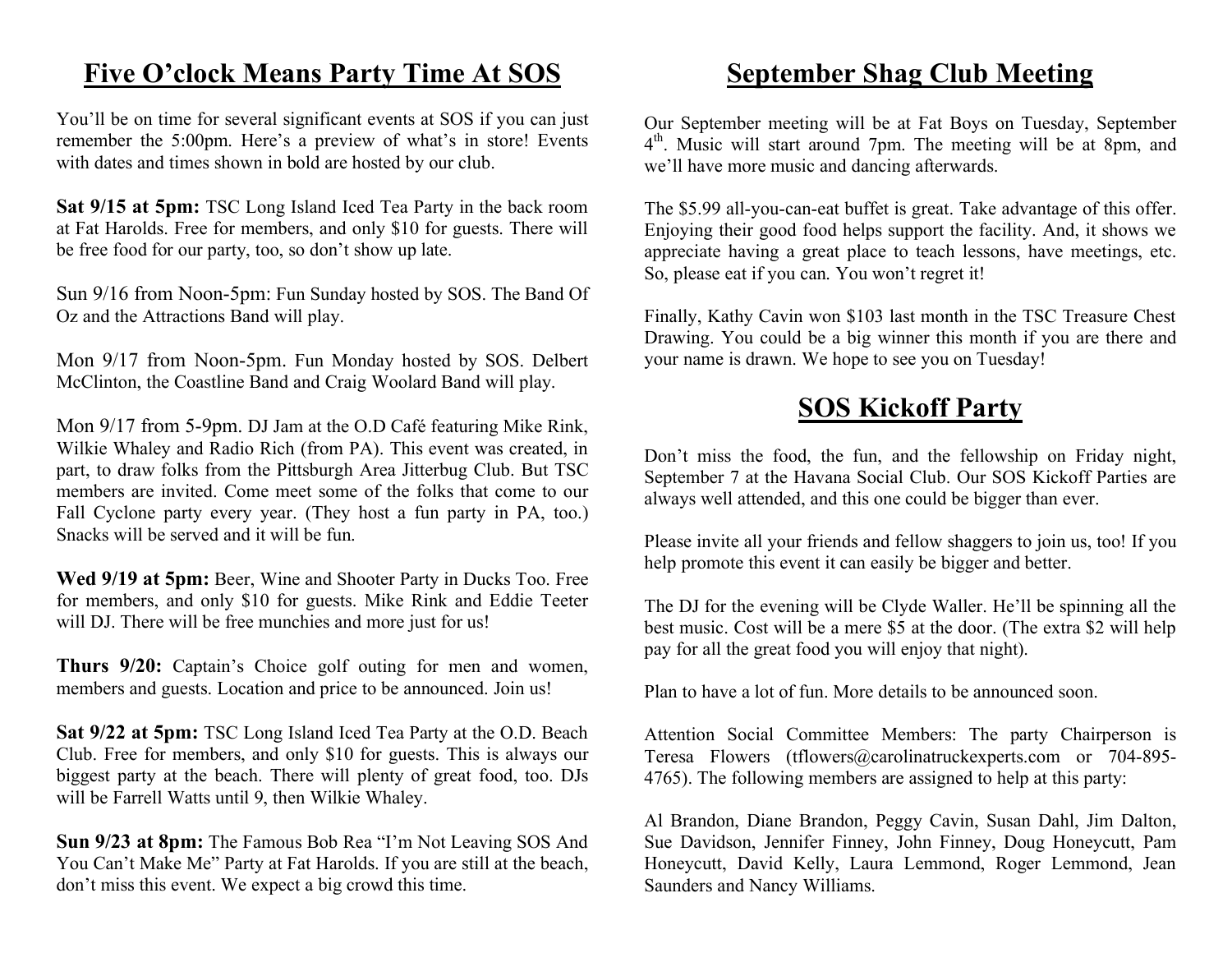## **Membership Information**

Lynn Bullard, Donna Edwards, Bill Hackney, Michelle Halverson, Tami Middleton, Gene Sigmon and Donna Smith have submitted applications to join TSC. Each will need to be at our meeting to be voted on. Come out and meet these folks!

# **Havana's DJ Schedule**

Sept 07: Pre-SOS Party with DJ Clyde Waller **Sept 21: NO SHAG DJ DUE TO FALL SOS**  Sept 14: Roger Holcomb Sept 28: Eddie Teeter

# **Fall Cyclone 17 Update**

As we go to press (August 27) we have sold well over 500 tickets to our  $17<sup>th</sup>$  Annual Fall Cyclone. That's a great start!

Anyone wanting up-to-date, detailed information about our party should visit our web site, www.goshagging.com. It even includes the number of rooms available at each participating motel.

TSC members, friends and guests need to get their tickets as soon as possible. This is one of the most anticipated events in the shag world, and you do not want to miss out on being there. We've got plenty of extra flyers. So, if you are going to another shag club's party or beach night, please take some to share. Thanks!

Our biggest remaining promotions for the Cyclone will come during Fall SOS. We've got an ad in the Carefree Times. We'll have radio ads running on 94.9FM The Surf. But we need you to help make sure flyers are distributed to everyone at the beach. When you go in the various lounges, make sure our Fall Cyclone Flyers are out in open view. Many times flyers from all the different clubs and all the different parties get mixed up. So, if you don't see Cyclone flyers, please take a moment to straighten the pile and put ours in clear view. Finally, Charles Munday has asked that some folks please take Cyclone flyers to pass out in the crowd during Fun Monday at SOS. If you can help, please let us know.

# **TSC At Denver Days Festival**

"Denver Days, Inc. is a private, non-profit organization of community leaders and business owners who want to showcase the community so that people can see the great things the eastern region of Lincoln County has to offer!

The purpose of the festival is to provide a fun, family oriented event that the entire community can enjoy, to enhance civic pride in the Denver area, and to raise funds to be used for recreational facilities and additional resources for the community.

Some of the profits from the Denver Days Fall Festival are immediately put back into the community through groups such as the local high school sports boosters. The remaining profits are held in the non-profit Denver Days, Inc. escrow account with the hope of someday developing a park where the community can continue to have events like the Denver Days Fall Festival."

The event is Wednesday through Saturday, with bands playing on the last two nights. On Friday, the band will be our friends the Fantastic Shakers. They will start at 8pm. We've been asked to dance and demonstrate the shag during their time on stage.

Denver Days will help us promote our shag club and attract some new people to our dance. So, we get to have fun, perpetuate our dance, and help our club prosper, too.

We'll have more details, soon. But you can also check out the September issue of Lake Norman Magazine, and other local publications for more details about the event.

Club members are asked to wear their red T-Shirts, or their red or white dress shirts to the event. Meet us up near the stage by 8pm, or as soon as possible. Parking is rather expensive (\$10 per vehicle) so carpooling is encouraged, at least when you get close to the event. Once the concert starts winding down, we can all head over to Havana for some more fun. See you there!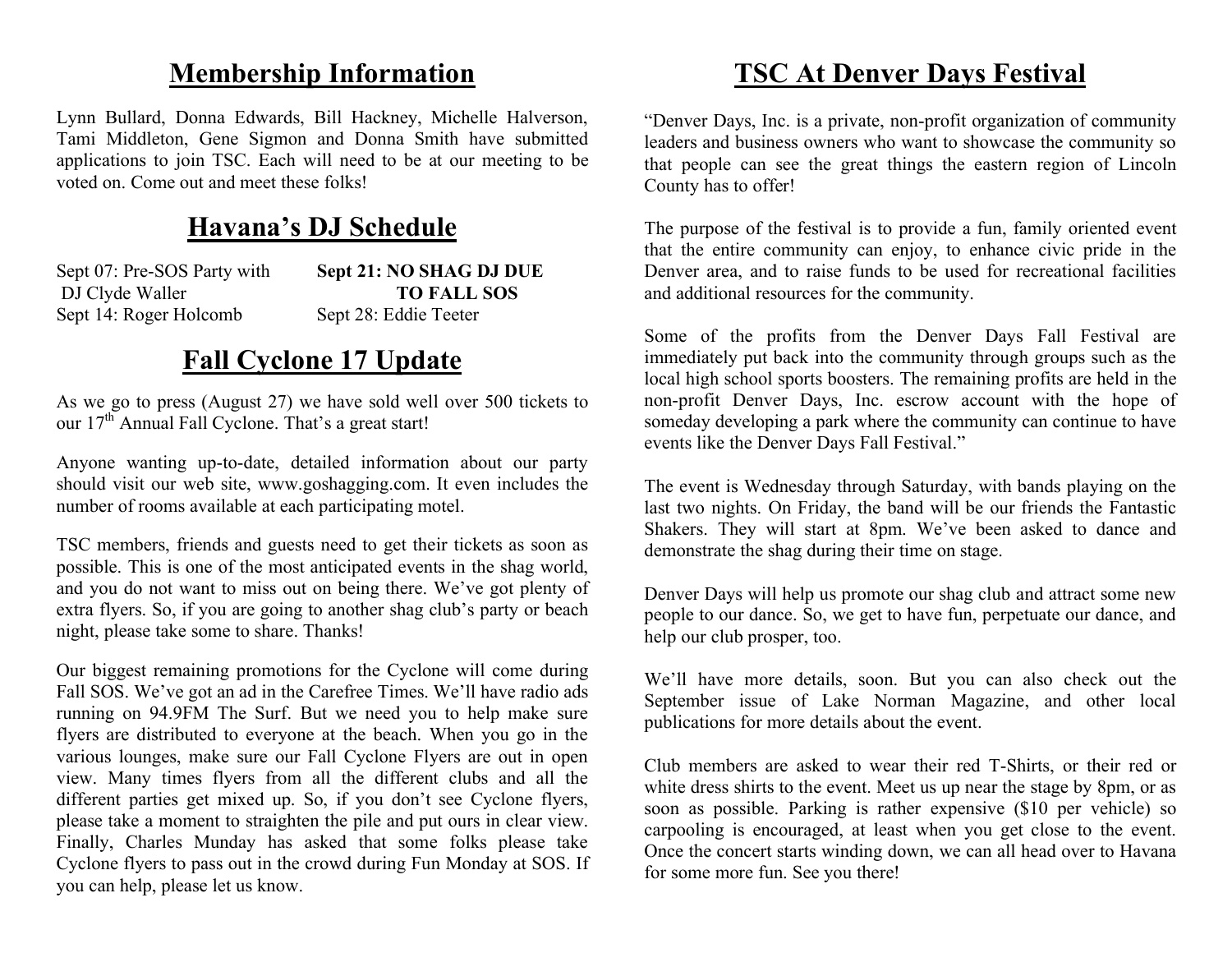# **Do You Have Youth And Skill, Or… ?**

Submitted By Margaret Hutson

A wealthy lady decides to go on a photo safari in Africa, taking her faithful aged poodle named Cuddles along for the company. One day the poodle starts chasing butterflies and before long, Cuddles discovers that he's lost. Wandering about, he notices a leopard heading rapidly in his direction with the intention of having lunch.

The old poodle thinks, "Oh, oh! I'm in deep doo-doo now!" Noticing some bones on the ground close by, he immediately settles down to chew on the bones with his back to the approaching cat. Just as the leopard is about to leap the old poodle exclaims loudly, "Boy, that was one delicious leopard! I wonder if there are any more around here?"

Hearing this, the young leopard halts his attack in mid-strike. A look of terror comes over him. "Whew!", thinks the leopard, "That was close! That old poodle nearly had me!'

A monkey who had been watching the whole scene from a nearby tree, figures he can put this knowledge to good use and trade it for protection from the leopard. So off he goes, but the old poodle sees him heading after the leopard with great speed, and figures that something must be up. The monkey soon catches up with the leopard, spills the beans and strikes a deal for himself.

The young leopard is furious at being made a fool of and says, "Here, monkey, hop on my back and see what's going to happen to that conniving canine!" The old poodle sees the leopard coming with the monkey on his back and thinks, "What am I going to do now?" Instead of running, the dog sits down with his back to his attackers, pretending he hasn't seen them yet, and just when they get close enough to hear, the old poodle says, "Where's that damn monkey? I sent him off an hour ago to bring me another leopard!"

The moral of this story is, "Don't mess with old farts. Age and treachery will always overcome youth and skill! Bullshit and brilliance only come with age and experience."

## **All About The Pivot**

By Frances Smith and Iris Binder

Just in case you missed the recent shag lesson given by Holly and Jason Cagle at Fat Boys, we took some notes for you.

The next time we have guest instructors, maybe you can help out!

### **Improving the Pivot**

- Posture is important. Stand upright, head over shoulders, shoulder over hips, hips over feet.
- • On step "one", don't lean forward and look down as if you were stepping out in the Lindy. Stay up.
- Dig step guys. Don't step forward. Step back with your right foot crossed close behind your left
- Where your eyes are looking, your body will follow so... pick out an imaginary spot on your partner's left shoulder, and immediately turn your head to the right and keep your gaze on that spot while executing the turn.
- Men, let her come to you. Bring your hand straight back to left holster position and lock it in.
- • Don't worry about how far around you get on step "one". That's an easy fix on the remaining steps.
- Hold your pivot box steady and allow some room to move and breathe. Men, don't pull her in too tightly.
- Ladies place your hand at a comfortable position on his right arm or shoulder, not draped around his neck. Gentlemen, place your hand at her waist or center of back
- • Most mistakes happen on the first step. So fix that one and your whole pivot will improve.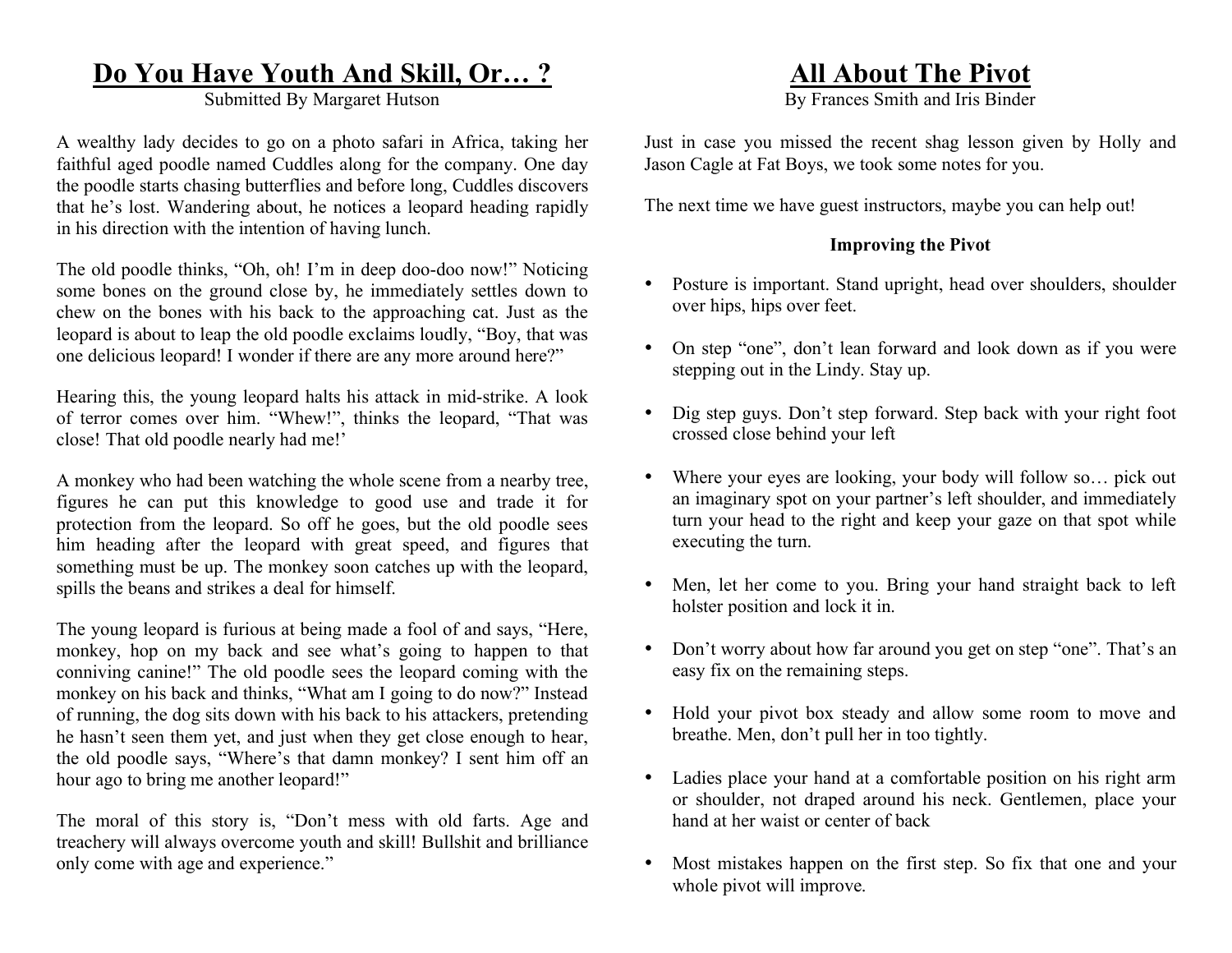# **What's Happening In The Shag World**

### **GoShagging.com Has More Items And Details!**

*Note: Party flyers & club mail can be viewed at monthly meetings.* 

Aug 31, Sept 2: Boppers Battle Of The DJ's. Features 8 DJ's playing. Doors open at 5pm. Music starts at 8pm. Four winners play Sunday night in the "finals" for cash prizes.

Sept 1: Monthly Party hosted by York Shag Club. \$5. DJ Summie Davidson. 803-831-8817 or email marrshag@bellsouth.net.

### **Sept 4: TSC Monthly meeting and dance at Fat Boys.**

Sept 6: Pre-SOS Party hosted by Charlotte Shag Club. 704-510-1743 or patti.miller@cms.k12.nc.us for info.

### **Sept 7: Pre-SOS Party hosted by Twister's Shag Club.**

Sept 8: Pre-SOS Party hosted by Gaston Shaggers. \$6. DJ Gene Sistare. 704-827-1770 or patsyfuller@carolina.rr.com for info.

### **Sept 14-23: SOS Fall Migration in North Myrtle Beach.**

**Sept 28: Denver Days Celebration featuring the Fantastic Shakers. Wear a TSC shirt. More details in this newsletter.** 

Sept 29: Gaston County Hospice Benefit Shag Contest hosted by Gaston Shaggers. \$10. DJ Tommy Samole. Limited to 225 guests and 15 couples. 704-813-4783 or moon117@charter.net for info.

Oct 6: GTSC - Meet the Area Clubs Party in Greensboro. 336-299- 6859 or mmadrin@hotmail.com or www.greatertriadshagclub.org

### **Oct 13: TSC Cruise and party on the lake. Details TBA.**

Oct 19-20: Fall Bash hosted by Mountain Empire Shag Society. \$35. DJs Kyle Beam and Larry Calhoun. 423-914-0523 or bogy00005@gmail.com for info.

Oct 19-21: GeeChee Blast hosted by Charleston Shag Club. \$50. DJs Gary Gibson, Dick Hamrick, Betty Brown, Walter Upchurch. 843- 971-6730 or dancepollydance@hotmail.com for info.

Oct 20: Sandy Beach Shag Club Shag Contest at the Elks Lodge. 7:30- 11pm. \$50-\$250 prizes. No pro dancers. DJ Ed Timberlake. rsmorley55@hotmail.com or 828-438-8906 for more info.

Oct 25: Halloween Party hosted by Charlotte Shag Club. 704-510- 1743 or patti.miller@cms.k12.nc.us for info.

Oct 27: Shag-O-Ween Costume Party in North Wilkesboro, NC. Hosted by Brushy Mountain Shag Club. \$6. DJ Roy Childress. Costume contest. 336-921-4205 or roosta\_nc@charter.net for info.

Nov 10: Re-Up Party hosted by Gaston Shaggers. \$6. DJ Norman Mills. 704-827-1770 or patsyfuller@carolina.rr.com for info.

Nov 10: Sandy Beach Shag Club Monthly Party at the Elks Lodge. 7:30-11pm. DJ Larry Calhoun. acoley@charter.net for more info.

Nov 17: The Turkey Strut in Wilkesboro, NC. Hosted by Brushy Mountain Shag Club. \$6. DJ Mac Mast. 336-921-4205 or roosta\_nc@charter.net for info.

Dec 1: York Shag Club Monthly Party. \$5 guests. DJ Roger Holcomb. 1-803-831-8817 or marrshag@bellsouth.net for info.

Dec. 8: Christmas Party hosted by Gaston Shaggers. \$6. DJ Gene Hensley. 704-827-1770 or patsyfuller@carolina.rr.com for info.

Dec 8: Christmas Party hosted by Charlotte Shag Club. 704-510-1743 or patti.miller@cms.k12.nc.us for info.

Dec 8: Sandy Beach Shag Club Monthly Party at the Elks Lodge. 7:30-11pm. DJ Kyle Beam. acoley@charter.net for more info.

Dec 15: Christmas Dinner and Dance in Wilkesboro, NC. Hosted by Brushy Mountain Shag Club. \$6. DJ Gene Hensley. 336-921-4205 or roosta\_nc@charter.net for info.

### **Nov 2-4: Fall Cyclone hosted by Twister's Shag Club. Party details and a flyer can be found now on www.goshagging.com**

**Dec 31: New Year's Eve Party hosted by Twister's Shag Club. More details are available on www.goshagging.com.** 

**Feb 8: Valentine's Day Party hosted by Twister's Shag Club. More details to be announced.**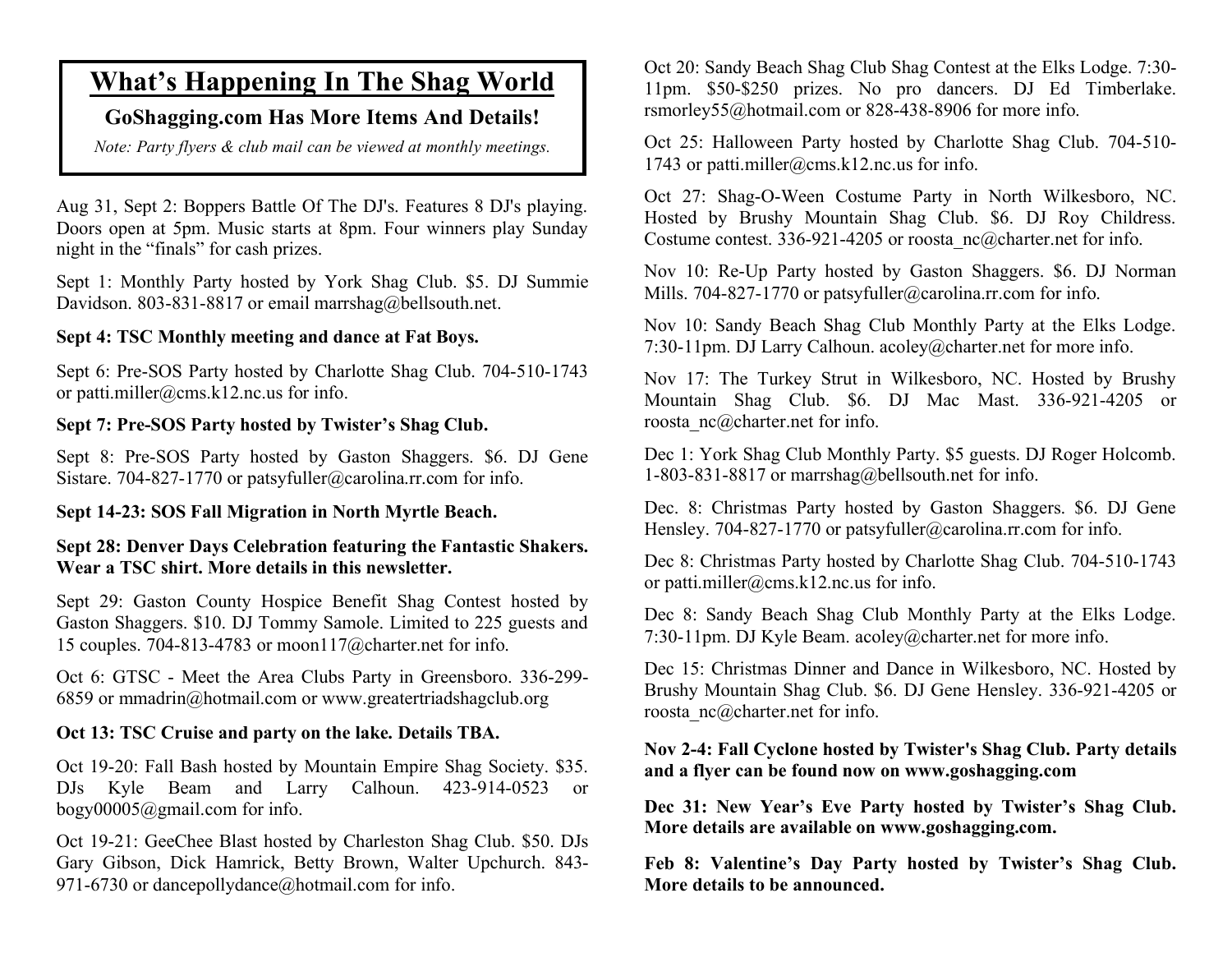# **This Month's Birthdays**

| Robert Cothran | 09/02 | Shelia Frederiksen | 09/11 |
|----------------|-------|--------------------|-------|
| Sharon Dalton  | 09/02 | Dean Hajnos        | 09/14 |
| Susan Godfrey  | 09/02 | Mike Rink          | 09/16 |
| Ralph Gettings | 09/03 | Ann Horton         | 09/17 |
| Mike Felts     | 09/05 | Randy Godfrey      | 09/19 |
| Brian Holt     | 09/06 | Bill Randall       | 09/20 |
| Terry Johnson  | 09/07 | Donna Smith        | 09/21 |
| John Finney    | 09/08 | Kathy Thompson     | 09/24 |
| Rhonda Hill    | 09/08 | Alan Keir          | 09/27 |
| Leigh Ann Holt | 09/08 | Diane Brandon      | 09/28 |
| Edie Kello     | 09/09 | Sharon Malmberg    | 09/30 |

# **Next Month's Birthdays**

| Claude McKinney | 10/07 | Carole White     | 10/16 |
|-----------------|-------|------------------|-------|
| Jo Murphy       | 10/09 | Kerrie Cauthen   | 10/22 |
| Sharon Carter   | 10/10 | Kathy Kerr       | 10/25 |
| B.J. Tarle      | 10/13 | Rhonda Alexander | 10/27 |
| Ramona Hawley   | 10/14 | Ava Hurd         | 10/28 |

### **Happy Birthday Mike! Love, Marcia**

# **Birthday Riddle**

By Robin Nantz

What do all the following descriptions have in common?

grandmaw realtor short person loud-mouth firecracker SOS Icon

They all describe our wonderful Club President, Kathy Thompson.

### **Happy Birthday, Kathy!**

# **Frozen Fantasy Party**

By Betsy Chapman

The TSC Frozen Fantasy Party was really "cool" with over 72 attendees. Partygoers enjoyed a relaxing Lake Norman setting; the perfect place to chill on a warm summer day. A very special thanks goes out to Celia and Mike for sharing their beautiful home, and for being such wonderful hosts.

Everyone seemed to enjoy the water, music, food, and "fantasy" entries along with some lively conversation. In fact, many guests did not want to leave, especially after the party moved "off shore" atop Celia and Mike's magnificent boat dock.

The "Frozen Fantasy" judges recognized the huge responsibility associated with their appointment to the "Bar." They took to their task with great enthusiasm and careful attention to detail (so much, in fact, that several entries were "judged" a second and third time). As the sampling of entries progressed, it was evident the responsibilities of decision-making were taking a heavy toll on each judge. Undaunted, the judges pressed on to determine the following "Frozen Fantasy" winners:

Best Overall: Sharon Carter's Pina Colada Passion Best Frozen Drink: Ramona Hawley's Sum Dum Rum Delight Best Cake: Cindy Rea's Orange Rum Cake Best Jell-O Shooter: Peggy Cavin's Purple Passion Best Other Dessert: Gwen Weddington's Frozen Margarita Dessert

Thanks to all the judges for making the "Frozen Fantasy" contest so much fun.

I would like to thank all the committee members who helped put on this event. They demonstrated an extraordinary commitment to their assigned tasks and then looked for ways to provide extra help. It is a pleasure to "work" when everyone pitches in as they did.

Note: There have been numerous requests for the recipes for all the contest entries. Please, if you submitted an entry to the contest, send the recipe in for publication in the Twisters Newsletter. Those "fantasies" are too good to go unshared!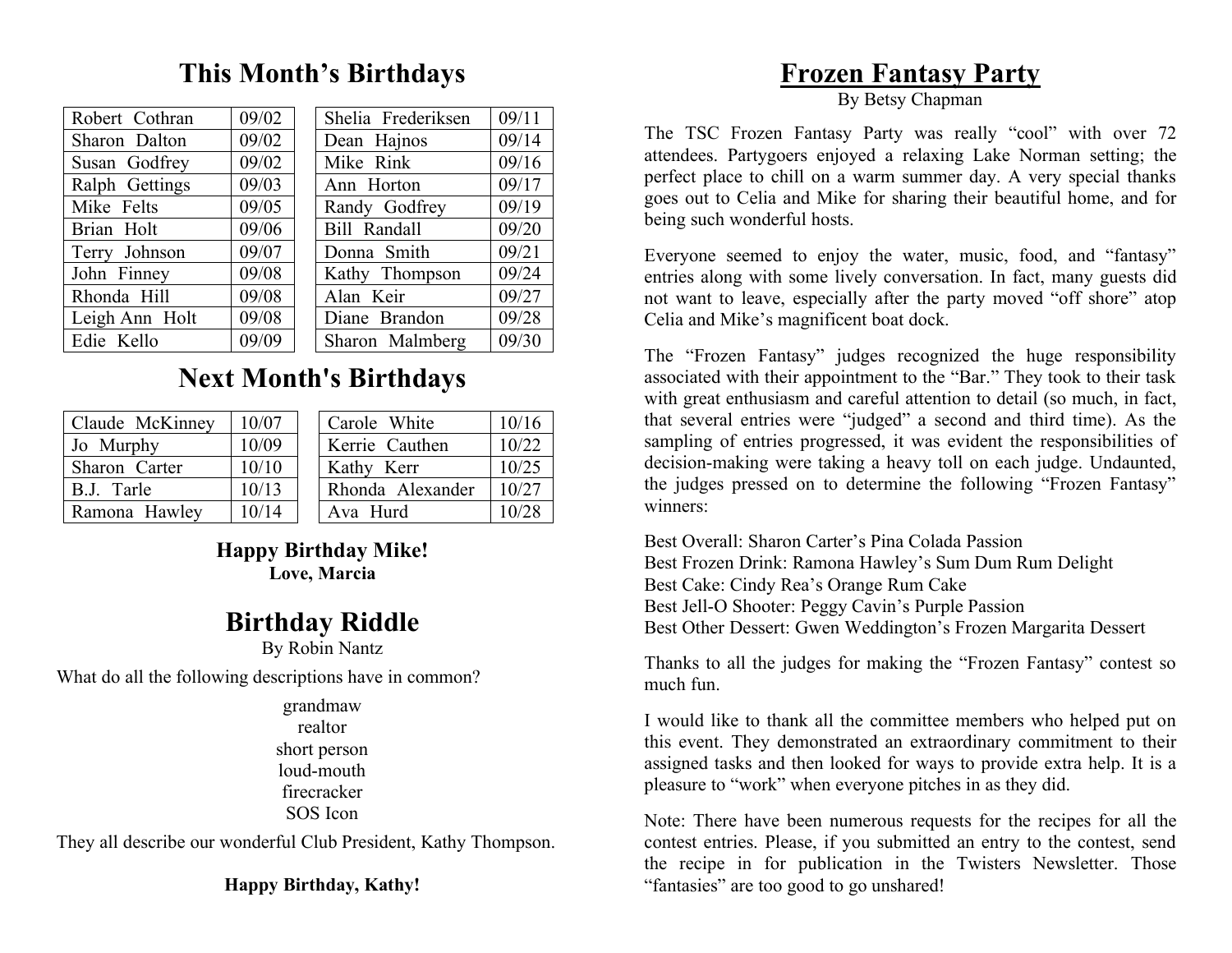### **Frozen Fantasy 2007**

By Peggy Cavin

I do not know any word in the English language that could best describe our Frozen Fantasy, but I know that it is one of our best parties of the whole year. We had over 70 people to attend this one. If you were one of them, you were not disappointed in anything that went on that day. It seemed like it was nearly 100 degrees when we got there around 1 o'clock. The host, hostess, and party chairs were finishing up on last minute details. The sun was beating down on everyone and we *thought* it was almost entirely too hot to party. But we were wrong!

As I helped Celia hang pint-size baggies of water from the upper deck, I didn't want to appear stupid and ask, "What the heck are we doing?" But, secretly, I wondered. I found out that this little ritual was supposed to keep the flies from carrying off our food. Flies gravitate toward the water and away from food. Yea, right. Someone in this crowd must be stupid to think I'm falling for that one. Thank goodness I wasn't the only one who asked that question before the night ended. But, hey it worked! Right?

Bill Edwards played some great music, and Fat Boys catered some terrific food. We also had a game room just inside that had a pool table, shuffleboard, and a Pac Man video game. There was even a volleyball net set up outside for the few brave ones among us.

Our Frozen Fantasy contest went off without a hitch. If the flies had actually carried *us* off, we wouldn't have noticed. Even the heat was bearable at that point… or was it just that we didn't notice or care? We were all having too much fun!

It was hard to just *watch* the judges partake of the entries. But we all knew that we would get a turn after the judges. As soon as the judges retired to an office inside the house to make their selections, we all scrambled to the table to sample the goodies.

I don't know which is more fun… making an entry, judging the entries or just enjoying tasting all of them.

The party lasted until midnight with, of course, Bob Rea being the last to leave. He wanted to make sure everyone had a good time. Bob is always our "second-in-command host" everywhere we go.

If you didn't come to this party, you missed it folks. And like Las Vegas, most of what happens at the Fantasy party, stays there. Of course, there are some photos on our web site! Check them out.

Thanks to our gracious hosts Celia Hunter and Mike Turbeville, and chairs Marvin and Betsy Chapman for all their hard work. I think you each deserve an  $A++$  for this one.

As we got in our cars to go home, I heard Celia say that she'd host it again next year. I'd vote for that and I'm sure I can get a second!

# **The Frozen Fantasy Party**

By Ramona Hawley

What a fun party. It was hot, but no one seemed to mind. The music was great, the food was great, and the company just could not be beat. Many thanks to Celia and Mike for hosting our party.

The first Twisters party I ever attended was the Frozen Fantasy party three years ago. Being a new member, I didn't know what to expect. But I quickly found out that "the Fun Bunch" was really fun. I was asked to be a judge and it took me three days to come back to the land of the living.

After I recovered I decided that I would concoct one of those frozen delights and never be a judge again. It is unbelievable that I have won first place the last two years, and you can bet I will be trying for win number three next year.

Recipe: Start with 1 package of Crystal Light Strawberry Daiquiri mix, add 1-3/4 cups of cold water and shake well to mix. Now add 1-3/4 cups each of Pineapple Juice, Ocean Spray Cranberry Juice and rum. (Then slosh in just a bit more rum.) Shake well and freeze. I like to put the frozen slush in a blender and serve in a Martini glass along with a straw for sipping.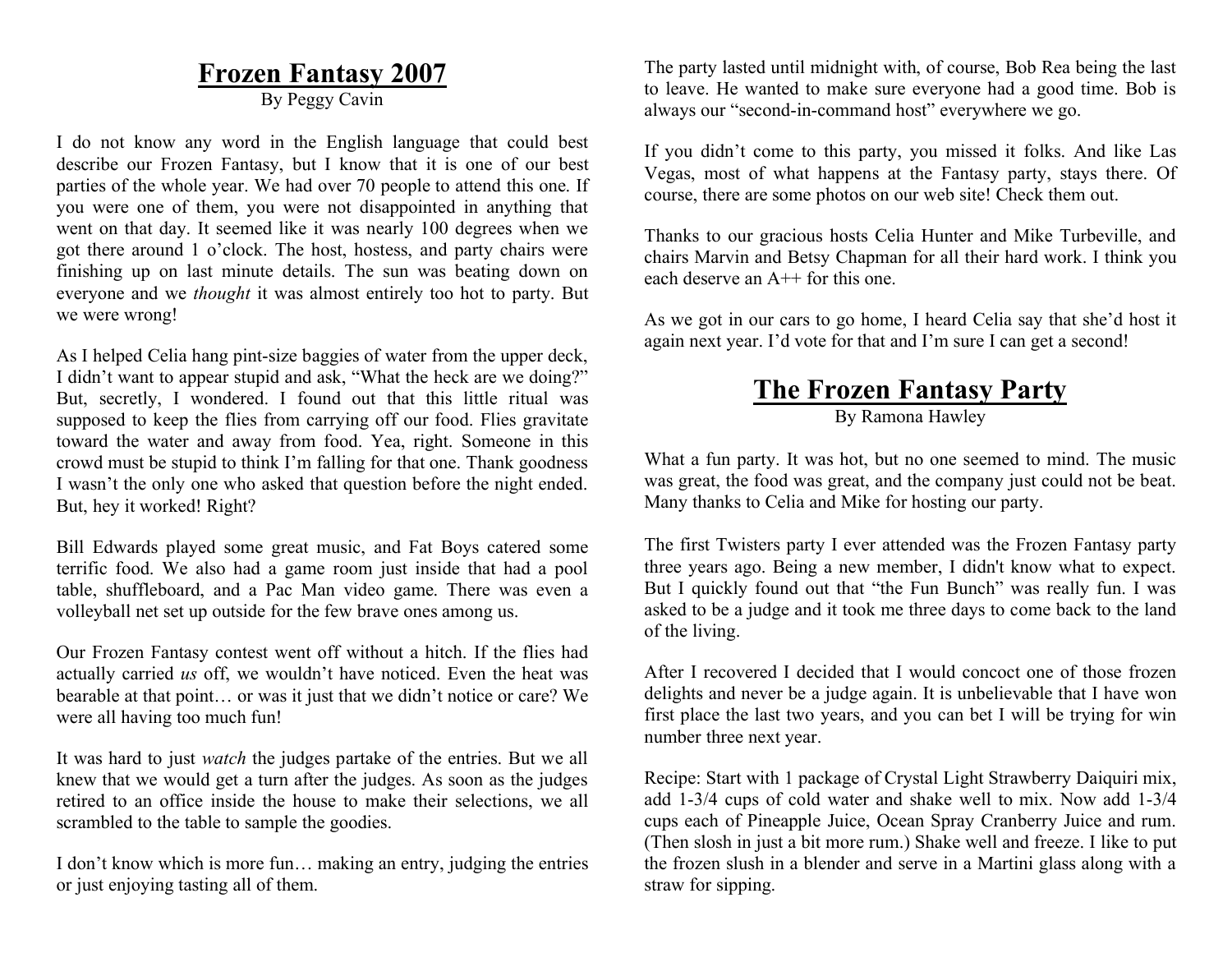### **Pina Colada Passion Dessert**

Created by Sharon Carter

What a fun time we had at this get-together. However, it is not a smart idea to put a frozen dessert into a hot cooler that was stored in an extremely hot garage. Nonetheless, with encouragement from my dear friend Dean, I entered my dessert in the contest. The sides were falling off and my delicate Butter Cream Stars was slowly melting off the sides and top. Still, it was a big hit and all the judges enjoyed it. But if you're going to make it, remember my tip about the heat. Enjoy yourself and have a blast.

Prepare dessert in stages as listed below. Read through the recipe to be familiar with ingredients and the prep time needed to make your Frozen Fantasy Dessert.

### Crust

2 cups Honey Maid Graham Cracker Crumbs  $\frac{1}{4}$  cup sugar, divided

- 1/3 cup unsalted butter, melted
- cup Original Bailey's Irish Cream

Mix crumbs,  $\frac{1}{4}$  cup sugar with the butter and Bailey's Cream; press firmly onto bottom of 12 inch spring-form pan or 13x9-inch dish. Freeze at least 30 minutes or over night if needed.

Please note crumbs should adhere together when pressed between fingers. If too dry/crumbly add more liquid in small amounts.

### Filling

After set – spread over graham cracker crust

2 packages (4 oz) French Vanilla Pudding

 $1\frac{1}{2}$  cups cold milk

 $\frac{1}{2}$  cup Original Bailey's Irish Cream

[1 cup Cool Whip Whipped Topping thawed]

Gently mix first three ingredients together at low speed. Cover and let set in refrigerator until firm (thick pudding consistency). Fold in 1 cup whipped topping after set.

Top over pudding in single layer

16 oz Fresh Pineapple cut into thin slices

Cover fruit faintly with liquor and soak at least 12 hours in combination of Vodkas to add flavor of choice (straight, coconut, pineapple etc.)

Dollop over fruit 12 oz coarsely chopped walnuts  $\frac{1}{4}$  cup Honey 2 tablespoons Original Bailey's Irish Cream Mix ingredients refrigerate at least 4 hours

### Butter Cream Icing

Use to decorate dessert to your liking (pipe, spread over filling)  $\frac{1}{2}$  cup solid shortening (Crisco is best)  $\frac{1}{2}$  cup butter (unsalted butter) 1 teaspoon Vodka (may be flavored) 4 cups sifted confectioner's sugar (approx. 1 lb.) 2 tablespoons Coconut flavored Rum 1 cup Cool Whip Whipped Topping

In large bowl, cream shortening and butter with electric mixer. Add Vodka. Gradually add sugar, one cup at a time, beating well on low speed. Scrape sides and bottom of bowl often. When all sugar has been mixed in, icing will appear dry. Add Coconut flavored Rum and beat at medium speed until light and fluffy. Fold in 1 cup Cool Whip Whipped topping. For best results, keep icing bowl in refrigerator until ready for use. Icing should be piped onto dessert with large flower or star tip of your choice or spread in a swirling motion. Freeze dessert at least three hours prior to serving. Top with Rum Flavored Maraschino Cherries, Serve and Enjoy!

Garnish

Position onto Butter Cream Icing to your desire 12 oz jar Maraschino Cherries with stems (thoroughly drained) Make sure to soak in Coconut Rum for at least 12 hours before using as a garnish.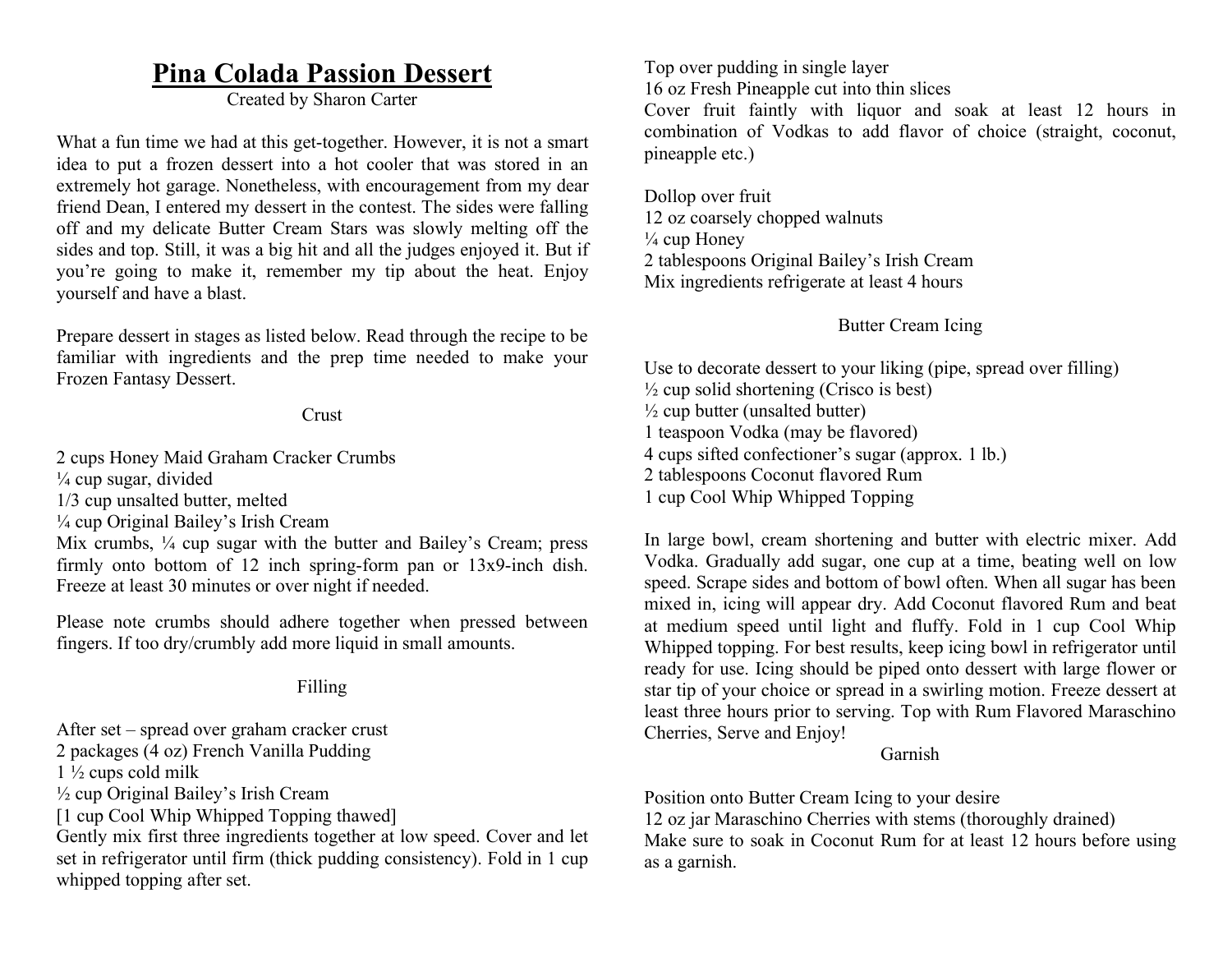### **Queenie's Medical Moment**

By Pam Siege

Do you have trouble sleeping?

This problem affects millions of people every night. There are times when I wish I worked night shift. I'm always tired and can't wait to go to sleep… and then I get into bed and I am wide awake! So out comes the book or turn the TV on. Then there are times when I get to sleep only to wake up about 2 or 3 hours later. That is when I get up early and go on into work. I get a lot done there, but about 1 or 2 pm I start dragging! All I want to do then is sleep. By that time I don't know whether to... (in Dolly Parton's words) "wind my butt or scratch my watch"!

Good sleep is so important to our health… just as much as diet and exercise are.

What causes sleeplessness or interrupted sleep?

- •stress at home
- •stress at work
- •no exercise
- •worry
- •money
- •children
- • worry over when you are going to the beach next… well maybe not!
- $\bullet$ traveling

Here are some ways to improve your sleep:

- •Don't consume any caffeine after 2 or 3 pm
- •Don't change your sleep times, like sleeping late on weekends
- •Don't eat to much before going to bed
- $\bullet$  Eliminate too much stimulation before bedtime… let me make myself clear on this one… bright lights, TVs on, uncomfortable bedding or clothing, noisy clocks or people, etc.
- If you haven't fallen asleep in a small amount of time, get out of bed and do something until you get sleepy… have you ever found yourself closing your eyes so tight they hurt while trying to fall asleep?
- If all this fails, talk to your doctor. Sometimes it just takes a small amount of medicine to get back into a routine. Sleeping pills aren't meant to be taken forever. They are for getting you past a hard time or back into a routine again.

You can always keep a sleep diary to see what you are doing right before you go to bed. This can help track what is causing you to either not go to sleep or to wake you up in the middle of the night.

Remember, the week of SOS doesn't count!

I know I usually talk about Geoff (Mr. Pitiful… they wrote this song about him), but I think I'll let him sleep this one out!

So here's to our health and always remember… laughter is the best medicine!

Bless our hearts, Queenie

**Yellow Snow Recipe**

By Betsy Chapman

- 1 large can frozen lemonade
- 1 large can frozen limeade
- 1 small can frozen orange juice
- $1\frac{1}{2}$  cups sugar
- 1 fifth vodka
- 3 quarts water

Mix the above together and freeze. Fill glass 2/3 full and add 7-up or any lemon-lime drink.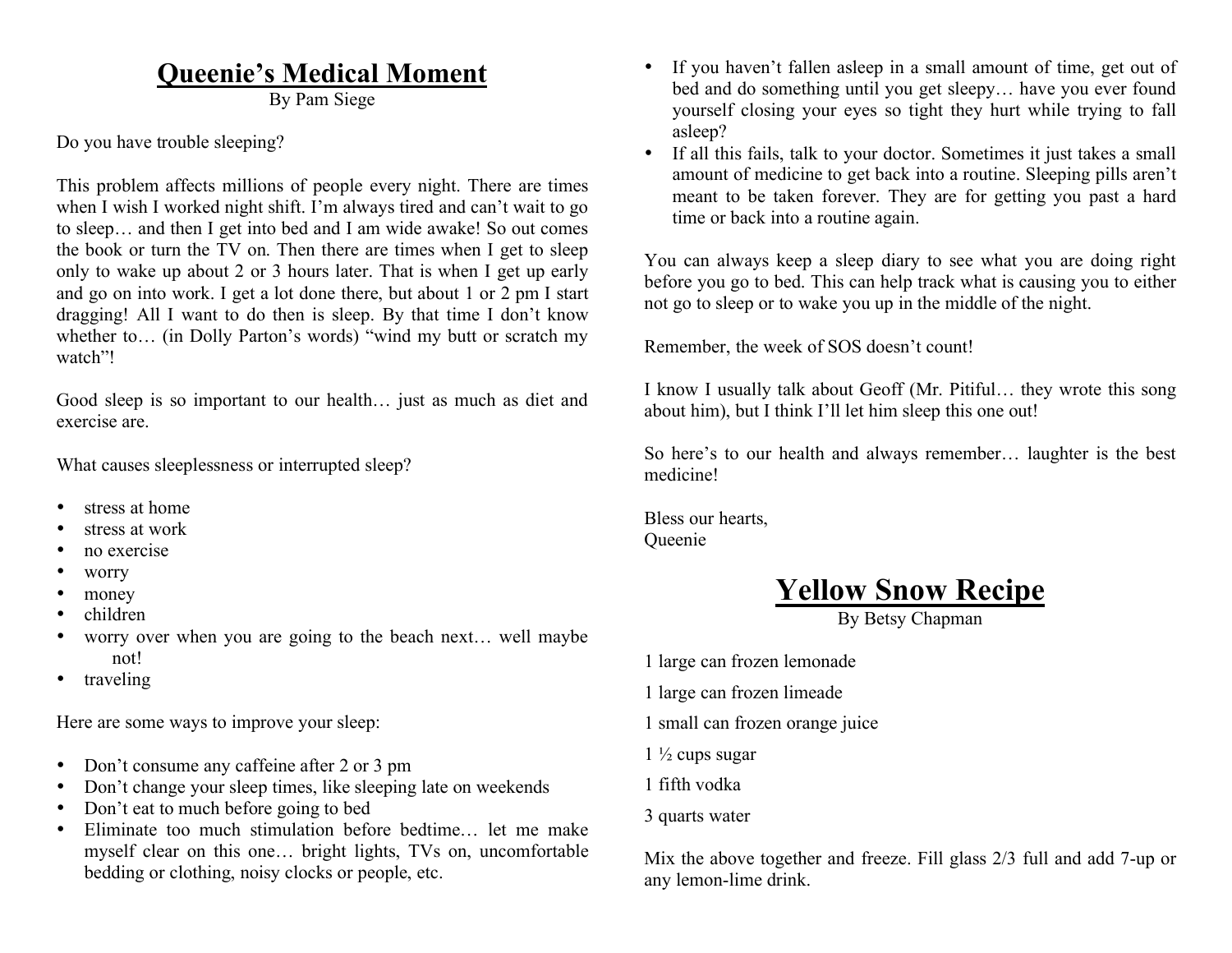### **Various "Types" Of Shag Music**

Submitted By Al Brandon

The following listing represents one person's view of some of the different types of shag music and examples of each. Do you agree?

#### **Bubblegum Beach**

39-21-46 - - - Showman Be Young, Be Foolish, Be Happy - - - The Tams Carolina Girls - - - Gen. Johnson & The Chairman of The Board I Love Beach Music - - - The Embers Miss Grace - - - The Tymes My Little Red Book - - - The Drifters Rainy Day Bells - - - The Globetrotters Stay - - - Maurice Williams Under The Boardwalk - - - The Drifters

#### **Oldies But Goodies**

Green Eyes - - - The Ravens Honky Tonk - - - Bill Doggett I Use To Cry Mercy, Mercy - - - The Lamplighters Lovey Dovey - - - The Clovers Monkey Hips & Rice - - - The Five Royales Nip Sip - - - The Clovers Six to Eight - - - Sticks McGhee Thank You John - - - Willie Tea Zing! Went The Strings of My Heart - - - The Coasters

#### **Hard Core R & B**

Aligator Walk - - - Mojo Blues Band with A.C. Reed Baby What You Want Me To Do - - - Etta James Caldonia - - - Muddy Waters Footprints on the Ceiling - - - Ruby Andrews - - - I Ain't Drunk - - - Albert Collins Lil' Brown Eyes - - - Theodis Ealey

Meet Me With Your Black Drawers On - - - Gloria Hardeman Something You Got - - - Luther Johnson

#### **Motown**

Do You Love Me - - - The Contours Release This Love - - - Edwin Starr Saturday Night, Sunday Morning - - - Thelma Houston Sexual Healing - - - Marvin Gaye Stoned Love - - - The Supremes Stop Her On Sight (S.O.S.) - - - Edwin Starr Take Me In Your Arms - - - Kim Weston This Old Heart of Mine - - - The Isley Brothers When She Was My Girl - - - The Four Tops

#### **Smoothies - - -**

60 Seconds - - - The Mills Brothers Flamingo - - - Earl Bostic Lady Soul - - - The Temptations Lazy River - - - Bobby Darin Misty - - - Lloyd Price Moonlight Lady - - - Julio Iglesias September In The Rain - - - Dinah Washington Slow Boat To China - - - Ronnie Dove Some Enchanted Evening - - - The Temptations Wind Beneath My Wings - - - Lou Rawls Witchcraft - - - Frank Sinatra & Anita Baker

#### **Gospel**

Blowing In The Wind - - - Etta James Great Gosh A'Mighty - - - Little Richard Jesus Is Your Ticket - - - The Tams King's Highway - - - Louise Davis Operator - - - Manhattan Transfer Rough Side of The Mountain - - - F.C. Barnes & Janice Brown Sisters & Brothers - - - Maria & Shaw Take Me To The River - - - Al Green